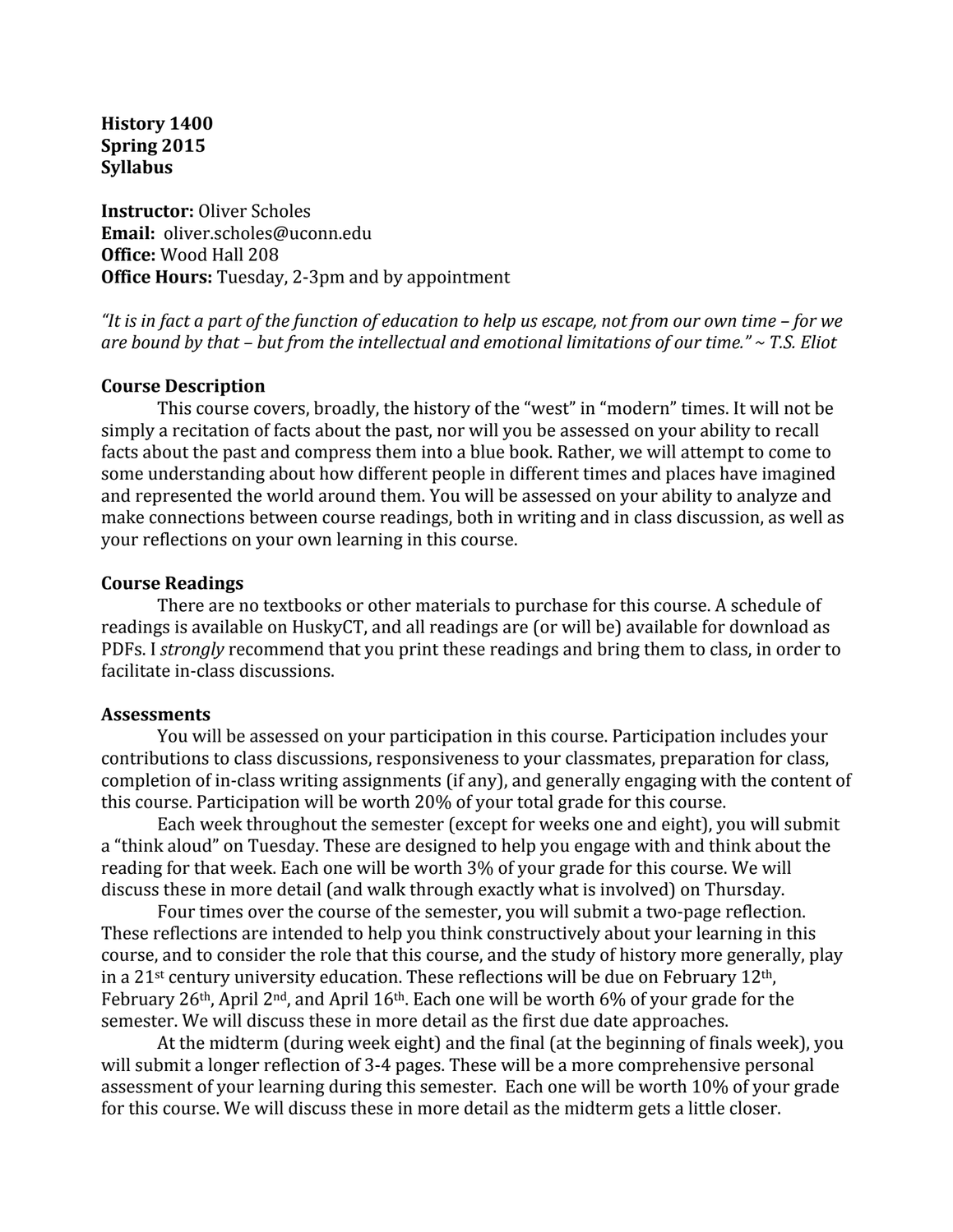**History 1400 Spring 2015 Schedule**

#### **Week One - in the beginning**

Tuesday, January  $20<sup>th</sup>$  – course introduction, etc.

Thursday, January  $22^{nd}$  – think-aloud example + what is the west?

#### Week Two - brave new worlds...: Europeans encounter the Americas

Tuesday, January  $27<sup>th</sup>$  - ...that have such people in them

• Amerigo Vespucci – *Mundus Novus* (1504)

Thursday, January  $29<sup>th</sup>$  – visualizing the new world

#### **Week Three – a mighty fortress: religious and social change in the 16<sup>th</sup> century**

Tuesday, February  $3<sup>th</sup>$  – challenging religious order

• Katharina Zell, "Letter to Caspar Schwenckfeld" (1553)

Thursday, February  $5<sup>th</sup>$  – representing the "reformation"

#### **Week Four - adam's rib: men and women in the 17<sup>th</sup> century**

Tuesday, February  $10<sup>th</sup>$  – upholding the social order

- **Joseph Swetnam,** *The Arraignment of Women* (1615)
- Thursday, February  $12<sup>th</sup>$  the "pamphlet wars" and social upheaval **First Reflection Due**

#### **Week Five – going native: colonial encounters in the 17<sup>th</sup> century**

Tuesday, February  $17<sup>th</sup>$  – European women and the captivity narrative

• Mary Rowlandson, *The Sovereignty and Goodness of God* (1682)

Thursday, February  $19<sup>th</sup>$  – non-Europeans in a European world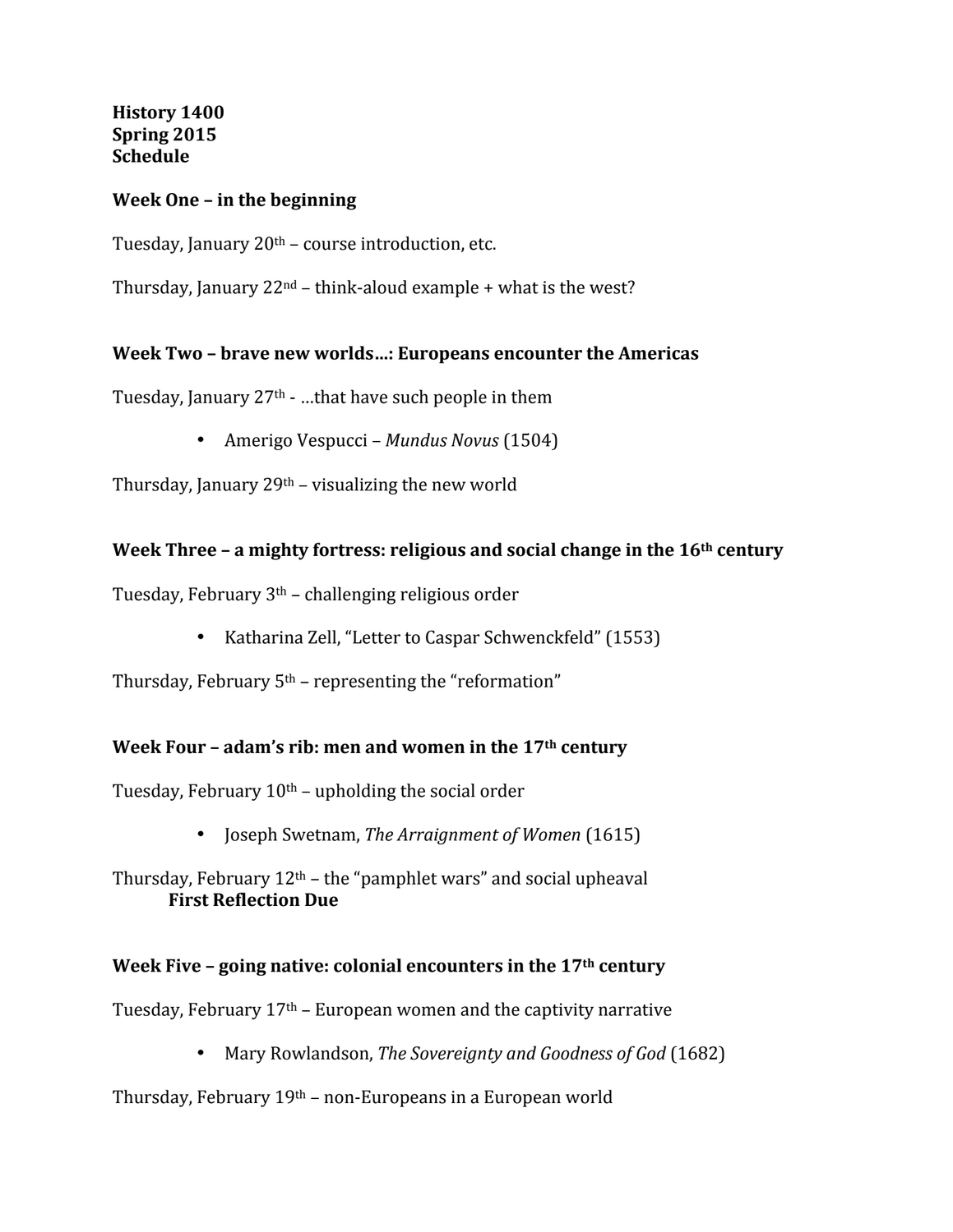# Week Six – spiritual rebirth: the first Great Awakening in colonial America

Tuesday, February  $24<sup>th</sup>$  – the damned and the saved

• Jonathan Edwards, "Sinners in the Hands of an Angry God" (1741)

Thursday, February  $26<sup>th</sup>$  – the new hymnal and emotional religion **Second Reflection Due** 

## Week Seven – the rights of man: the enlightenment and the new social order

Tuesday, March  $3^{rd}$  – rights for whom in eighteenth century France?

• Olympe de Gouge, "Letter to the People" (1788)

Thursday, March  $5<sup>th</sup>$  – varieties of enlightened thinking

## **Week Eight - intermission**

Tuesday, March 10<sup>th</sup> **Midterm Reflection Due**

Thursday, March  $12<sup>th</sup>$ No class - individual meetings with instructor

## Week Nine - separate spheres: gender and society in the 19<sup>th</sup> century

Tuesday, March  $24<sup>th</sup>$  – the triumph of domesticity

• Sarah Stickney Ellis, *The Women of England: Their Social Duties and Domestic Habits* (1838)

Thursday, March  $26<sup>th</sup>$  – alternative femininities

## **Week Ten – the internal empire: assimilation in 19th century America**

Tuesday, March  $31<sup>st</sup>$  – the experience of Native Americans

• Luther Standing Bear, *Life at Boarding School* (1879)

## Thursday, April  $2<sup>nd</sup>$  – imperialism and the political cartoon **Third Reflection Due**